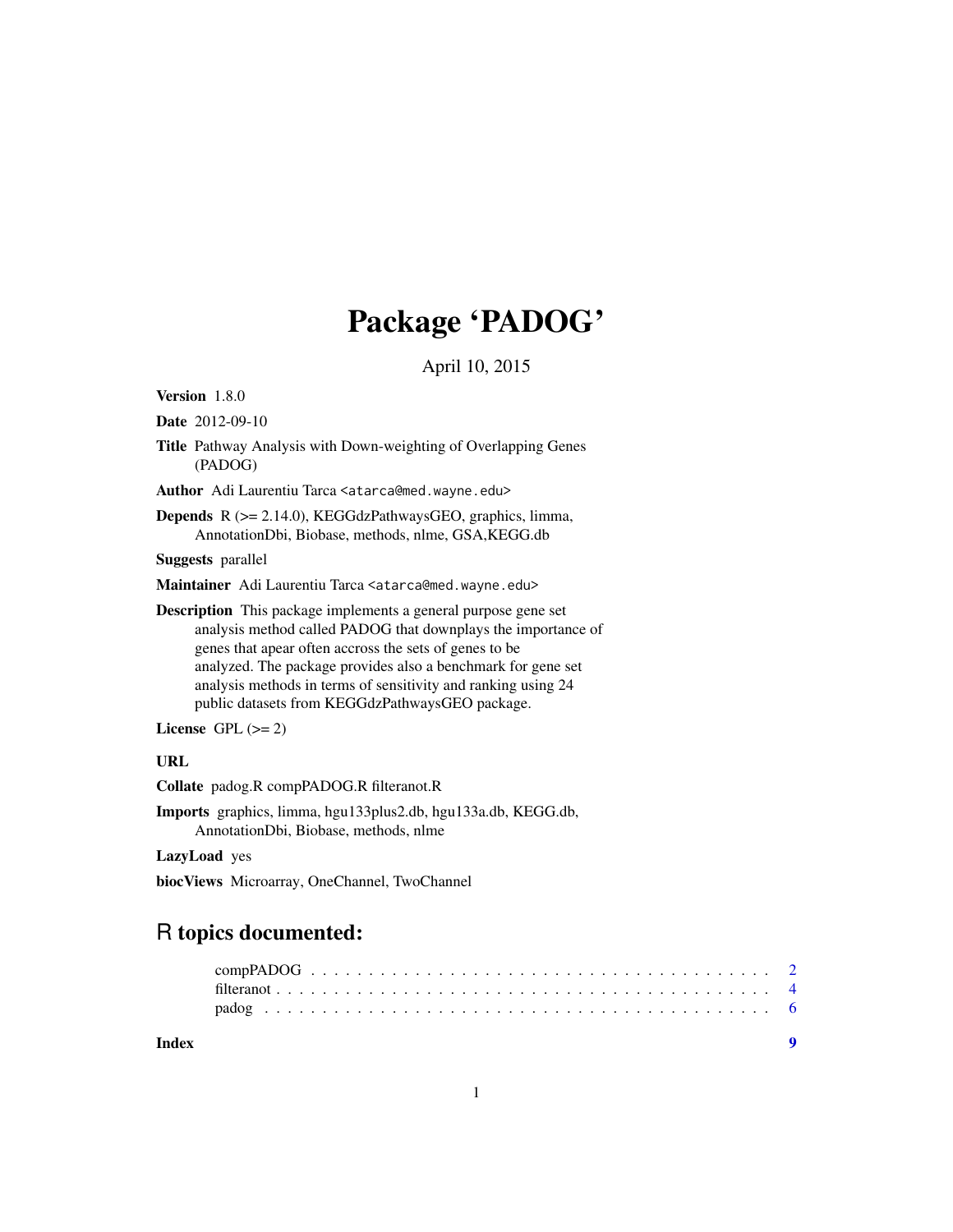#### Description

This is a general purpose function to compare a given gene set analysis method in terms of sensitivity and ranking agains PADOG and GSA (if installed) using 24 public datasets.

#### Usage

compPADOG(datasets=NULL,existingMethods=c("GSA","PADOG"),mymethods=NULL,gs.names=NULL,gslist="KEGG.

#### Arguments

| datasets        | A character vector with valid names of datasets to use from the PADOGsets<br>package. If left NULL all datasets avalibale in PADOGsets will be used.                                                        |
|-----------------|-------------------------------------------------------------------------------------------------------------------------------------------------------------------------------------------------------------|
| existingMethods |                                                                                                                                                                                                             |
|                 | A character vector with one or more of the predefined methods c("GSA", "PADOG").<br>The first is used as reference method.                                                                                  |
| mymethods       | A list whose elements are valid functions implementing gene set analysis meth-<br>ods. See the example to see what arguments the functions have to take in and<br>what kind of output they need to produce. |
| gslist          | Either the value "KEGG.db" or a list with the gene sets. If set to "KEGG.db",<br>then gene sets will be made of all KEGG pathways for human since all datasets<br>available in PADOG are for human.         |
| organism        | A three letter string giving the name of the organism supported by the "KEGG.db"<br>package.                                                                                                                |
| gs.names        | A character vector giving additional information about each gene set. For in-<br>stance when gene seta are pathways, the full name of the pathway would be a<br>meaningful gene set name.                   |
| NI              | Number of iterations to determine the gene set score significance p-values in<br>PADOG and GSA methods.                                                                                                     |
| use.parallel    | Should paralell be used if multiple cores are available and the package parallel<br>is available. If se to TRUE one dataset will be run on on multiple CPU at a time<br>(Not available on Windows).         |
| Nmin            | The minimum size of gene sets to be included in the analysis for all methods.                                                                                                                               |
| plots           | If set to TRUE will plot the ranks of the target genesets and the ranks differences<br>between a methods and the reference method.                                                                          |
| verbose         | This argument will be passed to PADOG and AbsmT methods. If set to TRUE<br>it will show the interations performed so far.                                                                                   |

#### Details

See cited documents for more details.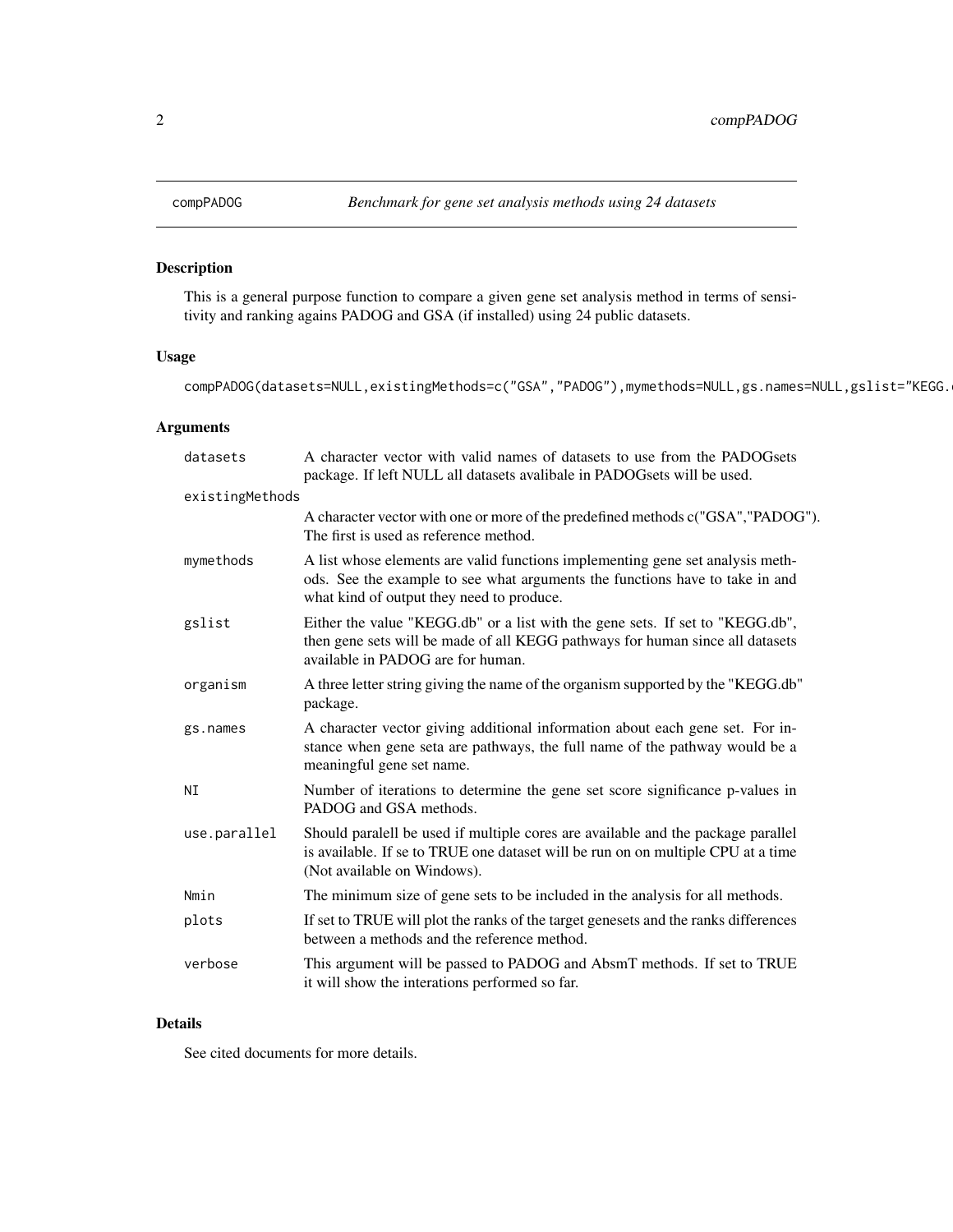#### compPADOG 3

#### Value

A data frame containing the : Method is the name of the geneset analysis method; p geomean geometric mean of nominal p-values for the target genesets (genesets expected to be relevant); p med median of nominal p-values for the target genesets; % p<0.05 is the fraction of target genesets significant at 0.05 level (this is the sensitivity); % q<0.05 is the fraction of target genesets significant at 0.05 level after FDR correction; rank mean mean rank of the target genesets; rank med median rank of the target genesets; p Wilcox. p value from a Wilcoxon test paired at dataset level comparing the rank of target genesets ; p LME p value from a linear mixed effects (LME) model which unlike the Wilcoxon test above accounts for the fact that ranks for the same pathway may be correlated; coef LME Coefficient from the LME model giving the difference in ranks of the target genesets between the current geneset analysis Method and the reference method chose to be the first method in the existingMethods argument;

#### Author(s)

Adi Laurentiu Tarca <atarca@med.wayne.edu>

#### References

Adi L. Tarca, Sorin Draghici, Gaurav Bhatti, Roberto Romero, Down-weighting overlapping genes improves gene set analysis, BMC Bioinformatics, 2012, submitted.

#### See Also

[compPADOG](#page-1-1)

#### Examples

#compare a new geneset analysis method with PADOG and GSA

```
#define your new gene set analysis method that takes as input:
#set- the name of dataset file from the PADOGsetspackage
#mygslist - a list with the genesets
#minsize- minimum number of genes in a geneset to be considered for analysis
```

```
randomF=function(set,mygslist,minsize){
set.seed(1)
#this loads the dataset in an ExpressionSet object called x
data(list=set,package="KEGGdzPathwaysGEO")
x=get(set)
```

```
#Extract from the dataset the required info to be passed to padog
exp=experimentData(x);
dat.m=exprs(x)
ano=pData(x)
dataset= exp@name
design= notes(exp)$design
annotation= paste(x@annotation,".db",sep="")
targetGeneSets= notes(exp)$targetGeneSets
```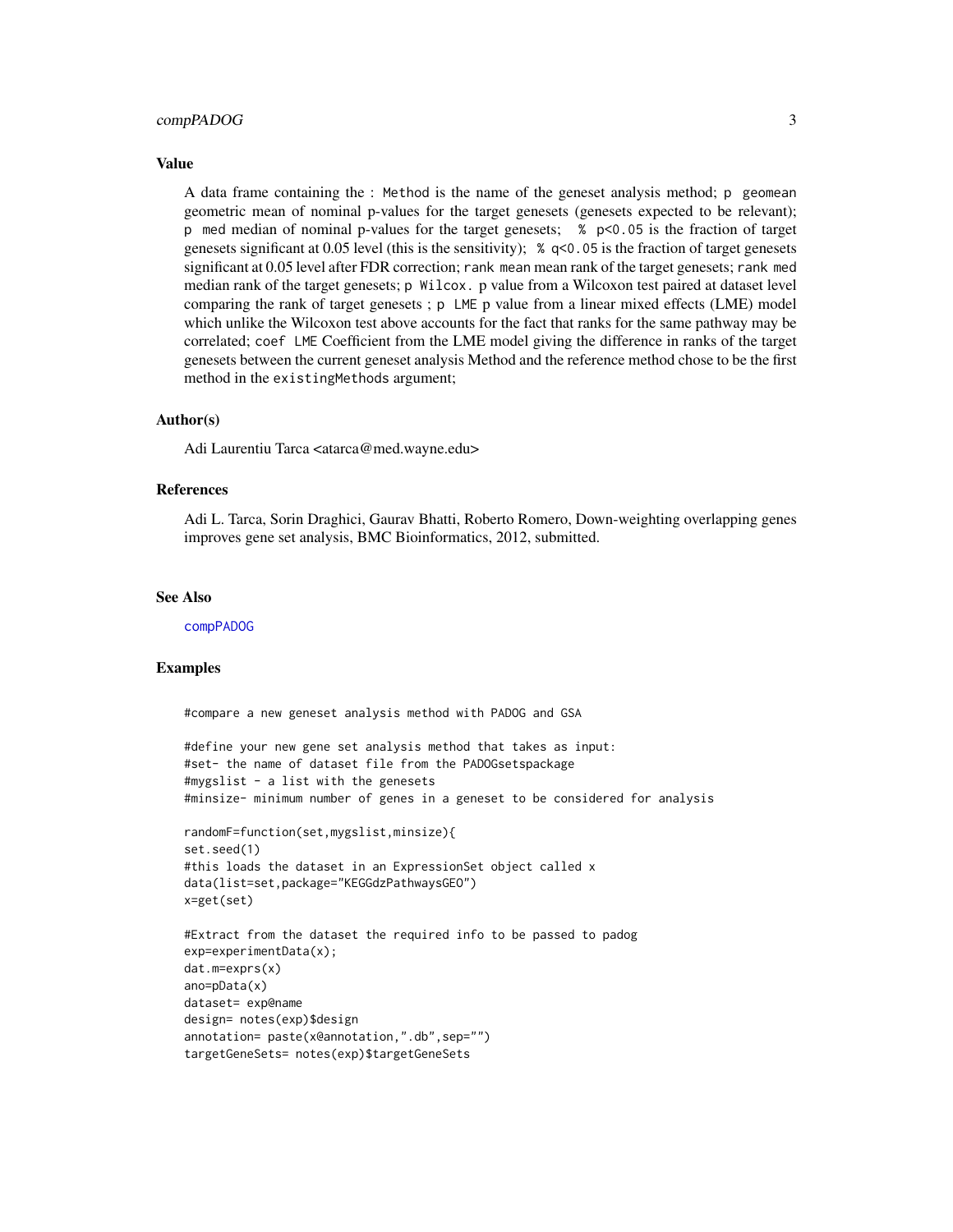```
#get rid of duplicates probesets per ENTREZ ID by keeping the probeset
#with smallest p-value (computed using limma)
aT1=filteranot(esetm=dat.m,group=ano$Group,paired=(design=="Paired"),
block=ano$Block,annotation=annotation)
#create an output dataframe for this toy method with random gene set p-values
mygslistSize=unlist(lapply(mygslist,function(x){length(intersect(aT1$ENTREZID,x))}))
res=data.frame(ID=names(mygslist),P=runif(length(mygslist)),
Size=mygslistSize,stringsAsFactors=FALSE)
res$FDR=p.adjust(res$P,"fdr")
#drop genesets with less than minsize genes in the current dataset
res=res[res$Size>=minsize,]
#compute ranks
res$Rank=rank(res$P)/dim(res)[1]*100
#needed to compare ranks between methods; must be the same as given
#in mymethods argument "list(myRand="
res$Method="myRand";
#needed because comparisons of ranks between methods is paired at dataset level
res$Dataset<-dataset;
#output only result for the targetGeneSets
#which are gene sets expected to be relevant in this dataset
return(res[res$ID %in% targetGeneSets,])
}
#run the analysis on all 24 datasets and compare the new method "myRand" with
#PADOG and GSA (if installed) (chosen as reference since is listed first in the existingMethods)
#if the package parallel is installed datasets are analyzed in parallel.
#out=compPADOG(datasets=NULL,existingMethods=c("GSA","PADOG"),
#mymethods=list(myRand=randomF),
#gslist="KEGG.db",Nmin=3,NI=1000,plots=TRUE,verbose=FALSE)
#compare myRand against PADOG on 4 datasets only
#mysets=data(package="PADOGsets")$results[,"Item"]
mysets=c("GSE9348","GSE8671","GSE1297")
out=compPADOG(datasets=mysets,existingMethods=c("PADOG"),
```

```
mymethods=list(myRand=randomF),
```

```
gslist="KEGG.db",Nmin=3,NI=20,plots=FALSE,verbose=FALSE)
```
filteranot *Remove duplicate probesets/probes from an gene expression matrix based on p-values from a moderated t-test, in order to apply a gene set analysis.*

#### Description

This function helps to deal with multiple probesets/probes per gene prior to geneset analysis.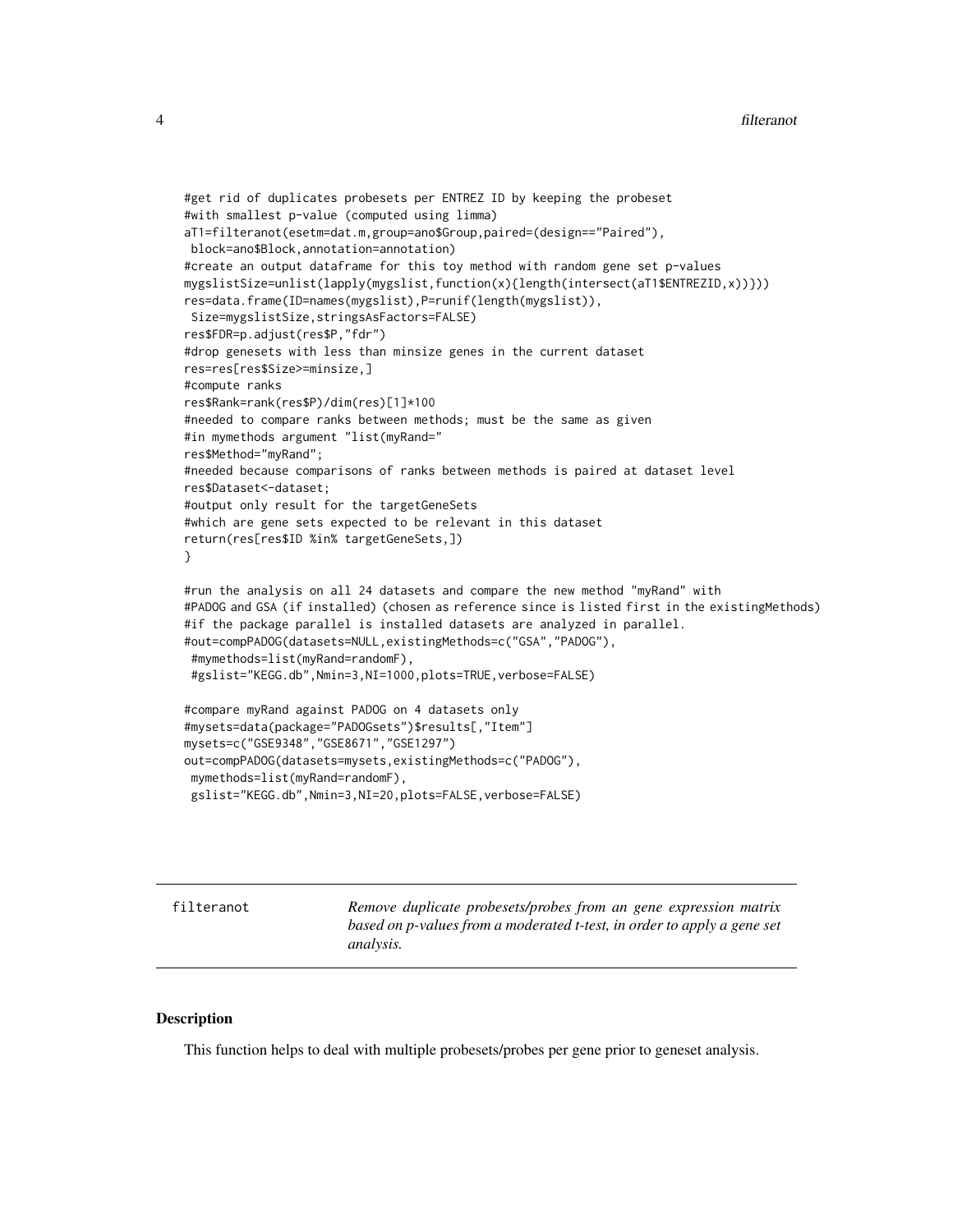#### filteranot 5

#### Usage

filteranot(esetm=NULL,group=NULL,paired=FALSE,block=NULL,annotation=NULL,include.details=FALSE)

#### Arguments

| esetm                         | A matrix containing log transfomed and normalized gene expression data. Rows<br>correspond to genes and columns to samples. Rownames of esetm need to be<br>valid probeset or probe names. |
|-------------------------------|--------------------------------------------------------------------------------------------------------------------------------------------------------------------------------------------|
| group                         | A character vector with the class labels of the samples. It can only contain "c"<br>for control samples or "d" for disease samples.                                                        |
| paired                        | A logical value to indicate if the samples in the two groups are paired.                                                                                                                   |
| block                         | A character vector indicating the block ids of the samples classified by the group<br>variable, if paired=TRUE. The paired samples must have the same block value.                         |
| annotation<br>include.details | A valid chip annotation package name (e.g. "hgu133plus2.db")                                                                                                                               |

If set to true, will include all columns from limma's topTable for this dataset.

#### Details

See cited documents for more details.

#### Value

A data frame containing the probeset IDs (and corresponding ENTREZ IDs) of the best probesets for each gene ;

#### Author(s)

Adi Laurentiu Tarca <atarca@med.wayne.edu>

#### References

Adi L. Tarca, Sorin Draghici, Gaurav Bhatti, Roberto Romero, Down-weighting overlapping genes improves gene set analysis, BMC Bioinformatics, 2012, submitted.

#### See Also

[padog](#page-5-1)

## Examples

```
#run padog on a colorectal cancer dataset of the 24 datasets benchmark GSE9348
set="GSE9348"
data(list=set,package="KEGGdzPathwaysGEO")
x=get(set)
#Extract from the dataset the required info
exp=experimentData(x);
```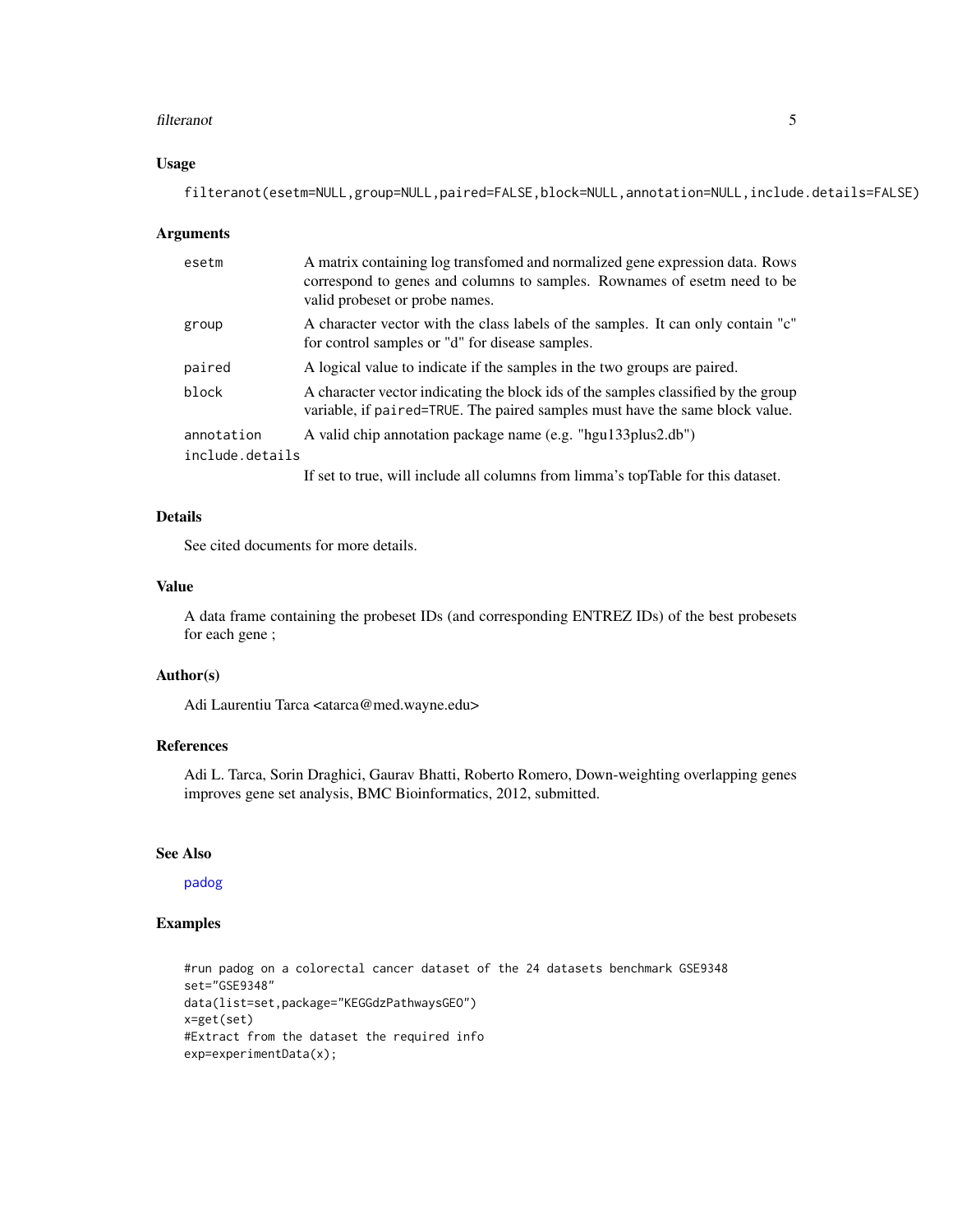6 padog na bandara ng mga banda na mga banda na mga banda na mga banda na mga banda na mga banda na mga banda n

```
dataset= exp@name
dat.m=exprs(x)
ano=pData(x)
design= notes(exp)$design
annotation= paste(x@annotation,".db",sep="")
```
#### dim(dat.m)

#get rid of duplicates in the same way as is done for PADOG and assign probesets to ENTREZ IDS #get rid of duplicates by choosing the probe(set) with lowest p-value; get ENTREZIDs for probes aT1=filteranot(esetm=dat.m,group=ano\$Group,paired=(design=="Paired"),block=ano\$Block,annotation)

```
#filtered expression matrix
filtexpr=dat.m[rownames(dat.m)%in%aT1$ID,]
dim(filtexpr)
```
<span id="page-5-1"></span>

| padog |         |  | Pathway Analysis with Down-weighting of Overlapping Genes |  |  |
|-------|---------|--|-----------------------------------------------------------|--|--|
|       | (PADOG) |  |                                                           |  |  |

#### Description

This is a general purpose gene set analysis method that downplays the importance of genes that apear often accross the sets of genes analyzed. The package provides also a benchmark for gene set analysis in terms of sensitivity and ranking using 24 public datasets.

#### Usage

padog(esetm=NULL,group=NULL,paired=FALSE,block=NULL,gslist="KEGG.db",organism="hsa",annotation=NULL

#### Arguments

| esetm  | A matrix containing log transfomed and normalized gene expression data. Rows<br>correspond to genes and columns to samples.                                                                                                                                                                                                                                                                                                                                                                              |
|--------|----------------------------------------------------------------------------------------------------------------------------------------------------------------------------------------------------------------------------------------------------------------------------------------------------------------------------------------------------------------------------------------------------------------------------------------------------------------------------------------------------------|
| group  | A character vector with the class labels of the samples. It can only contain "c"<br>for control samples or "d" for disease samples.                                                                                                                                                                                                                                                                                                                                                                      |
| paired | A logical value to indicate if the samples in the two groups are paired.                                                                                                                                                                                                                                                                                                                                                                                                                                 |
| block  | A character vector indicating the block ids of the samples classified by the group<br>variable, if paired=TRUE. The paired samples must have the same block value.                                                                                                                                                                                                                                                                                                                                       |
| gslist | Either the value "KEGG.db" or a list with the gene sets. If set to "KEGG.db",<br>then gene sets will be made of all KEGG pathways for the organism specified.<br>If a list is provided, instead, each element of the list should be a character vector<br>with the identifiers for the genes. The identifiers can be probe(sets) ids if the<br>annotation argument is set to a valid annotation package, otherwise the gene<br>identifiers must be of the same kind as the rownames of the matrix esetm. |

<span id="page-5-0"></span>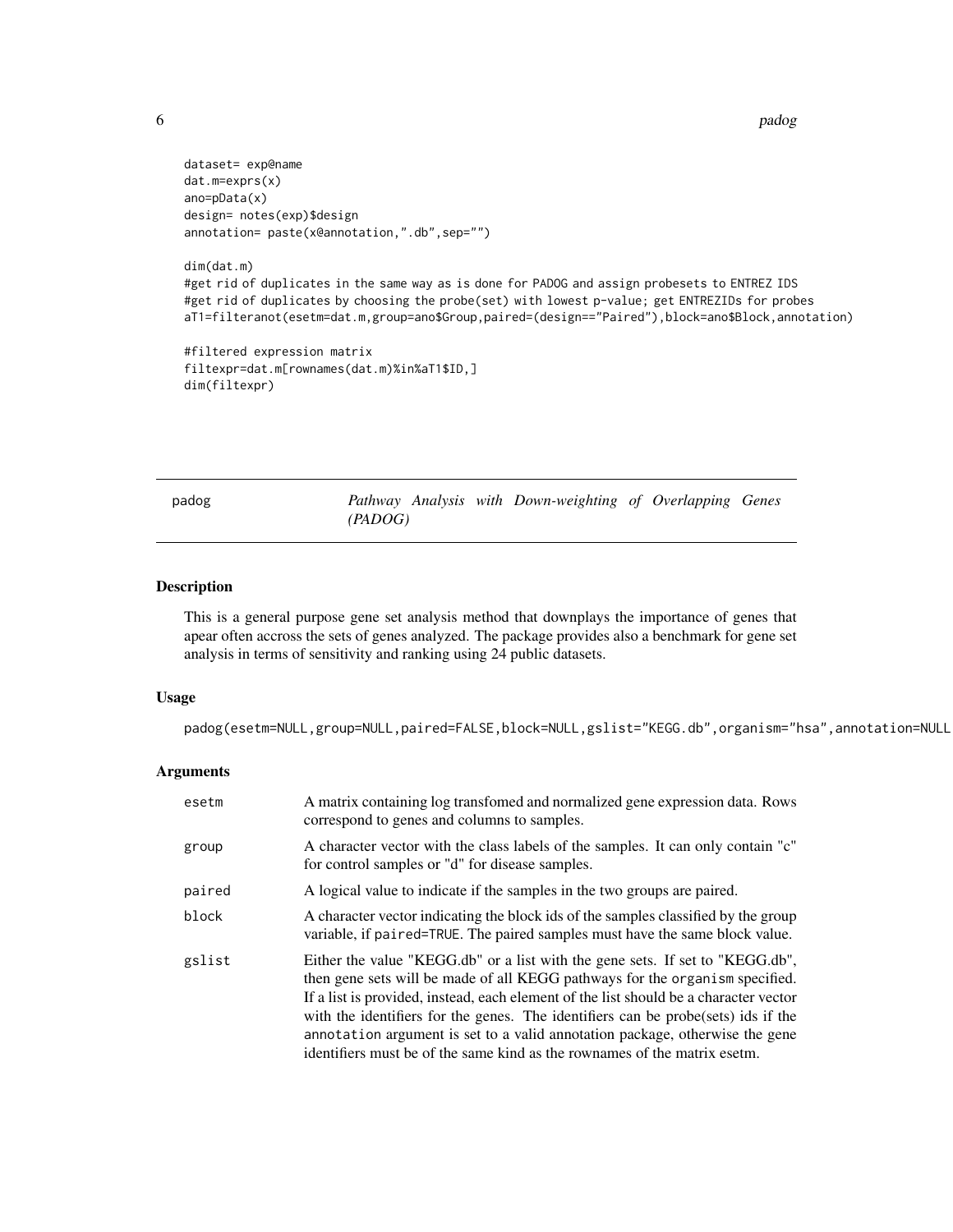#### padog *7* and *7* and *7* and *7* and *7* and *7* and *7* and *7* and *7* and *7* and *7* and *7* and *7* and *7* and *7* and *7* and *7* and *7* and *7* and *7* and *7* and *7* and *7* and *7* and *7* and *7* and *7* and

| annotation | A valid chip annotation package if the rownames of esetm are probe(set) ids<br>and gslist contains ENTREZ identifiers or gslist is set to "KEGG.db". If the<br>rownames are other gene identifies, then annotation has tyo be set to NULL,<br>and the row names of esetm needs to be unique and be found among elements<br>of gslist |
|------------|--------------------------------------------------------------------------------------------------------------------------------------------------------------------------------------------------------------------------------------------------------------------------------------------------------------------------------------|
| organism   | A three letter string giving the name of the organism supported by the "KEGG.db"<br>package.                                                                                                                                                                                                                                         |
| gs.names   | Character vector with the names of the gene sets. If specified, must have the<br>same length as gslist.                                                                                                                                                                                                                              |
| ΝI         | Number of iterations to determine the gene set score significance p-values.                                                                                                                                                                                                                                                          |
| plots      | If set to TRUE then the distribution of the PADOG scores with and without<br>weighting the genes in raw and standardized form are shown using boxplots. A<br>pdf file will be created in the current directory having the name provided in the<br>targetgs field. The scores for the targetgs gene set will be shown in red.         |
| targetgs   | The identifier of a traget gene set for which the scores will be highlighted in the<br>plots produced if plots=TRUE                                                                                                                                                                                                                  |
| Nmin       | The minimum size of gene sets to be included in the analysis.                                                                                                                                                                                                                                                                        |
| verbose    | If set to TRUE, displays the number of iterations elapsed is displayed.                                                                                                                                                                                                                                                              |

#### Details

See cited documents for more details.

#### Value

A data frame containing the ranked pathways and various statistics: Name is the name of the gene set; ID is the gene set identifier; Size is the number of genes in the geneset; meanAbsT0 is the mean of absolute t-scores; padog0 is the mean of weighted absolute t-scores; PmeanAbsT significance of the meanAbsT0; Ppadog is the significance of the padog0 score;

#### Author(s)

Adi Laurentiu Tarca <atarca@med.wayne.edu>

## References

Adi L. Tarca, Sorin Draghici, Gaurav Bhatti, Roberto Romero, Down-weighting overlapping genes improves gene set analysis, BMC Bioinformatics, 2012, submitted.

## See Also

[padog](#page-5-1)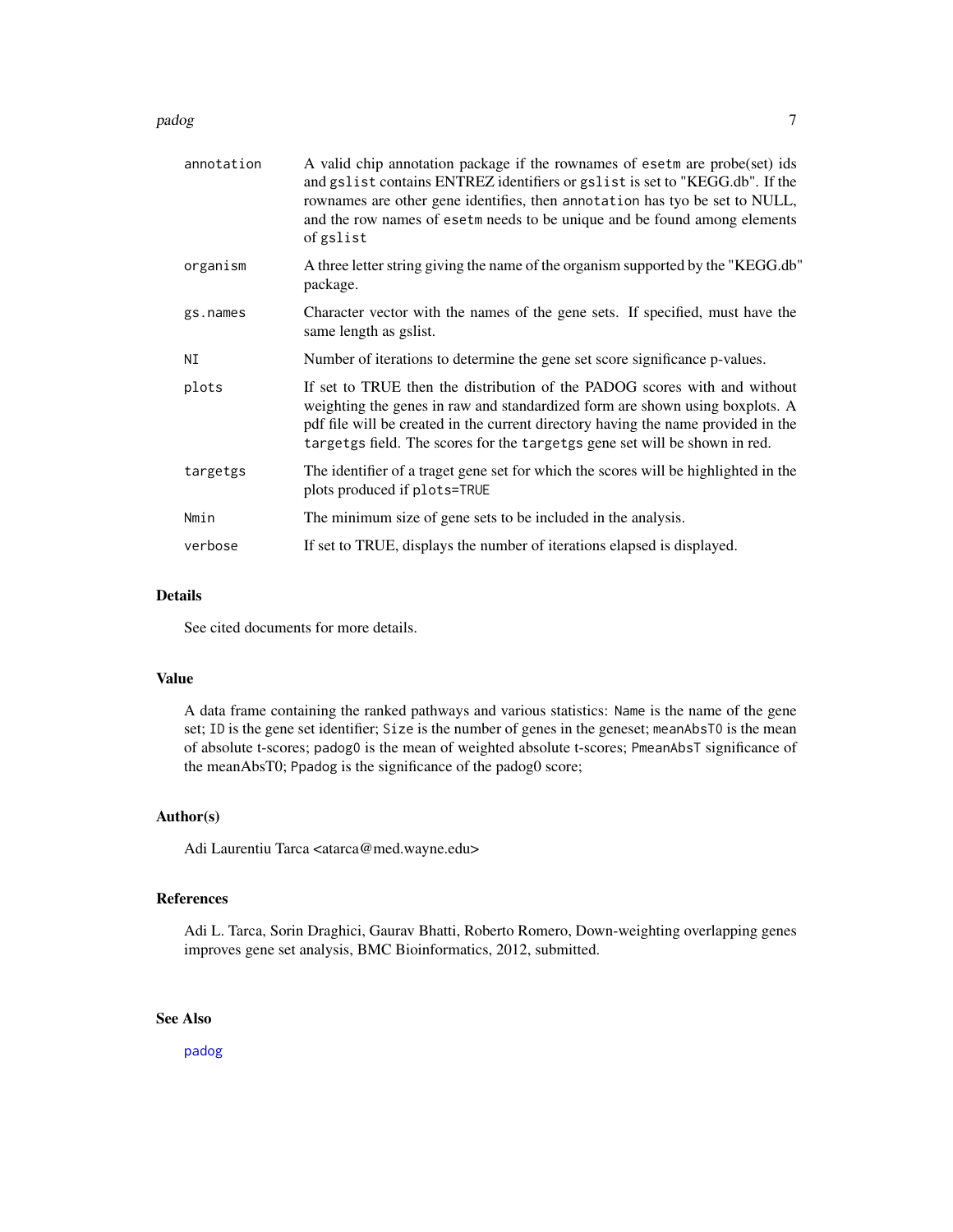# Examples

```
#run padog on a colorectal cancer dataset of the 24 datasets benchmark GSE9348
#use NI=1000 for accurate results.
set="GSE9348"
data(list=set,package="KEGGdzPathwaysGEO")
x=get(set)
#Extract from the dataset the required info
exp=experimentData(x);
dataset= exp@name
dat.m=exprs(x)
ano=pData(x)
design= notes(exp)$design
annotation= paste(x@annotation,".db",sep="")
targetGeneSets= notes(exp)$targetGeneSets
```

```
myr=padog(
esetm=dat.m,
group=ano$Group,
paired=design=="Paired",
block=ano$Block,
targetgs=targetGeneSets,
annotation=annotation,
gslist="KEGG.db",
organism="hsa",
verbose=TRUE,
Nmin=3,
NI=25,plots=FALSE)
```
myr[1:20,]